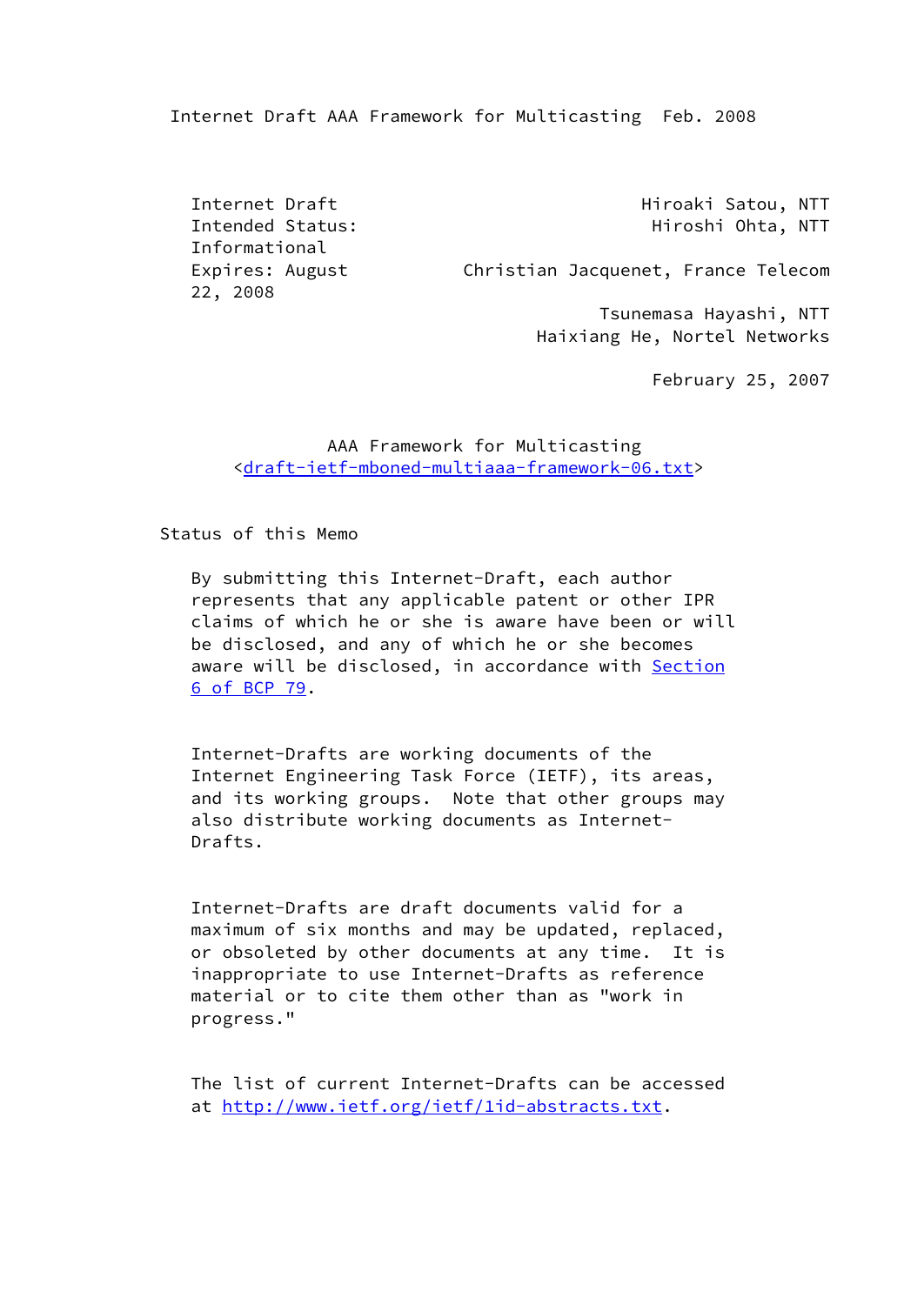Internet Draft AAA Framework for Multicasting Feb. 2008

 The list of Internet-Draft Shadow Directories can be accessed at<http://www.ietf.org/shadow.html>.

This Internet-Draft will expire on August 22, 2008.

Copyright Notice

 Copyright (C) The IETF Trust (2008). This document is subject to the rights, licenses and restrictions contained in [BCP 78](https://datatracker.ietf.org/doc/pdf/bcp78), and except as set forth therein, the authors retain all their rights.

Abstract

 IP multicast-based services, such as TV broadcasting or videoconferencing raise the issue of making sure that potential customers are fully entitled to access the corresponding contents. There is indeed a need for service and content providers to identify (if not authenticate, especially within the context of enforcing electronic payment schemes) and to invoice such customers in a reliable and efficient manner. This memo describes the framework for specifying the Authorization, Authentication and Accounting (AAA) capabilities that could be activated within the context of the deployment and the operation of IP multicast-based services. This framework addresses the requirements presented in [draft-ietf-mboned-maccnt-req-04.txt](https://datatracker.ietf.org/doc/pdf/draft-ietf-mboned-maccnt-req-04.txt), "Requirements for Accounting, Authentication and Authorization in Well Managed IP Multicasting Services". The memo provides a basic AAA enabled model as well as an extended fully enabled model with resource and admission control coordination.

Satou, Ohta, Jacquenet, Hayashi, He **compare 19** [Page 2]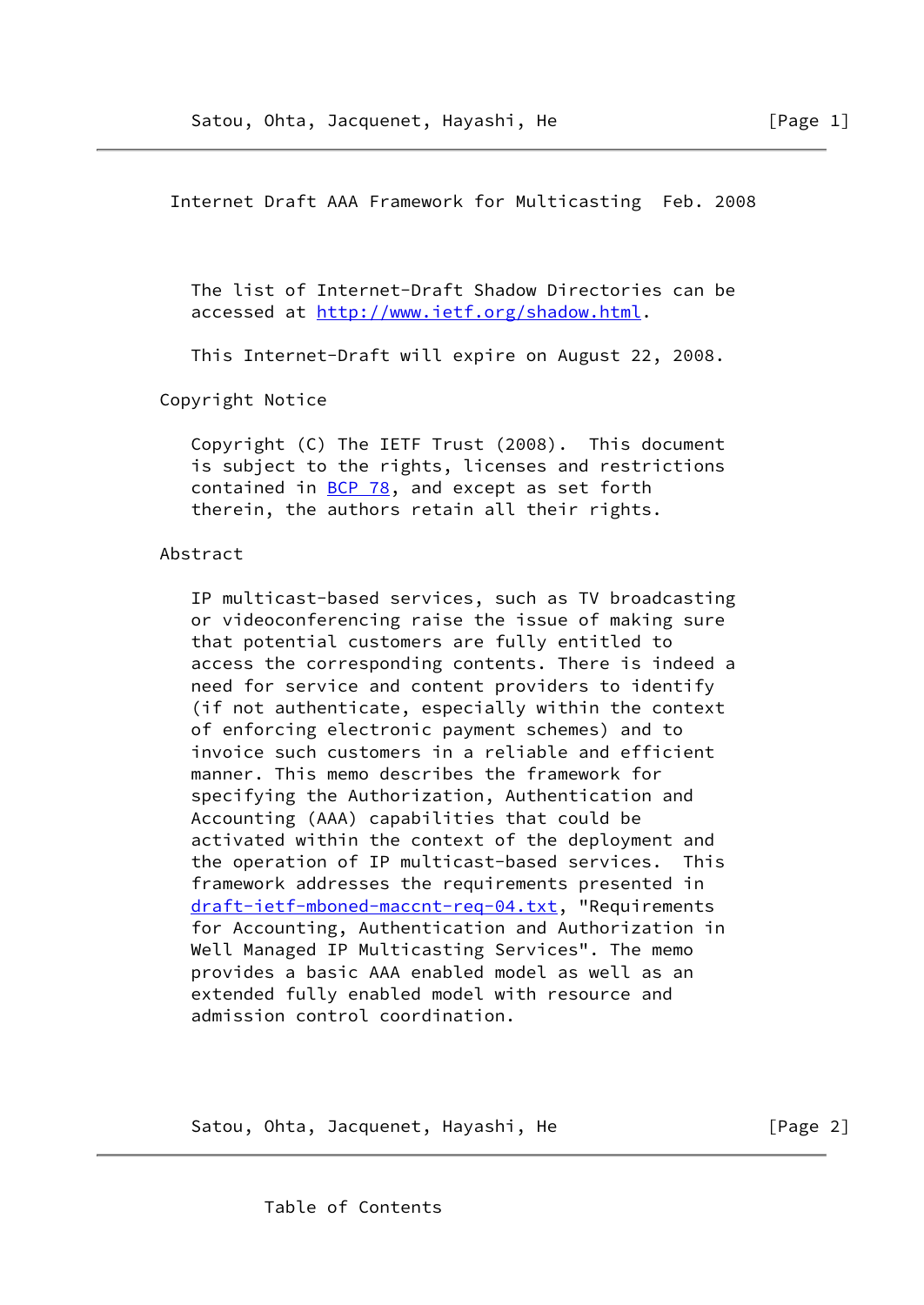<span id="page-2-11"></span><span id="page-2-10"></span><span id="page-2-9"></span><span id="page-2-8"></span><span id="page-2-7"></span><span id="page-2-6"></span><span id="page-2-5"></span><span id="page-2-4"></span><span id="page-2-3"></span><span id="page-2-2"></span><span id="page-2-1"></span><span id="page-2-0"></span>

| 1. INTRODUCTION                                            | $\overline{4}$ |
|------------------------------------------------------------|----------------|
| 1.1 PURPOSE AND BACKGROUND                                 | 4              |
| 2. DEFINITIONS AND ABBREVIATIONS                           | 5              |
| 2.1 DEFINITIONS                                            | 5              |
| 2.2 ABBREVIATIONS                                          | 6              |
| 3. COMMON USE MODELS AND NETWORK ARCHITECTURE IMPLICATIONS | $\overline{7}$ |
| 4. FRAMEWORK AND ROLES OF ENTITIES                         | 8              |
| 4.1 "AAA FRAMEWORK IN MULTICAST-ENABLED ENVIRONMENTS       | 8              |
| 4.1.1 MULTIPLE CPS ARE CONNECTED TO MULTIPLE NSPS          | 9              |
| 4.1.2 MULTIPLE CPS ARE CONNECTED TO A SINGLE NSP           | 10             |
| 4.1.3 A SINGLE CP IS CONNECTED TO MULTIPLE NSPS            | 10             |
| 4.1.4 A SINGLE CP IS CONNECTED TO SINGLE NSP               | 10             |
| 4.2 USER ID                                                | 11             |
| 4.2.1 CP-ASSIGNED USER ID                                  | 11             |
| 4.2.2 NSP-ASSIGNED USER ID                                 | 11             |
| 4.3 ACCOUNTING                                             | 12             |
| 4.4 ACCESS CONTROL AND CP SELECTION BY NSP                 | 13             |
| 4.5 ADMISSION CONTROL INFORMATION BY NSP                   | 13             |
| 4.6 ACCESS CONTROL AND DISTINGUISHING OF USERS BY CP       | 14             |

<span id="page-2-18"></span><span id="page-2-17"></span><span id="page-2-16"></span><span id="page-2-15"></span><span id="page-2-14"></span><span id="page-2-13"></span><span id="page-2-12"></span>Hayashi, He, Satou, Ohta [Page 3]

Internet Draft AAA Framework for Multicasting Feb. 2008

<span id="page-2-22"></span><span id="page-2-21"></span><span id="page-2-20"></span><span id="page-2-19"></span>

| 4.7 AAA PROXY IN NSP                                       | 14 |
|------------------------------------------------------------|----|
| 5.1 BASIC CONNECTION MODEL                                 | 15 |
| 5.2 CONSTITUENT LOGICAL FUNCTIONAL COMPONENTS OF THE FULLY |    |
| ENABLED AAA FRAMEWORK                                      | 15 |
| 5.3 MODULARITY OF THE FRAMEWORK                            | 19 |
| 6. IANA CONSIDERATIONS                                     | 19 |
| 7. SECURITY CONSIDERATIONS                                 | 19 |
| 8. CONCLUSION                                              | 19 |
|                                                            |    |

<span id="page-2-25"></span><span id="page-2-24"></span><span id="page-2-23"></span>[1](#page-2-0). Introduction

[1.1](#page-2-1) Purpose and Background

 IP multicasting is designed to serve cases of group communication schemes of any kind, such as 1-to-n (case of TV broadcasting services for example) or n-to-p (case of videoconferencing services, for example).

 In these environments, IP multicast provides a better resource optimization than using a unicast transmission scheme, where data need to be replicated as many times as there are receivers. Activation of IP multicast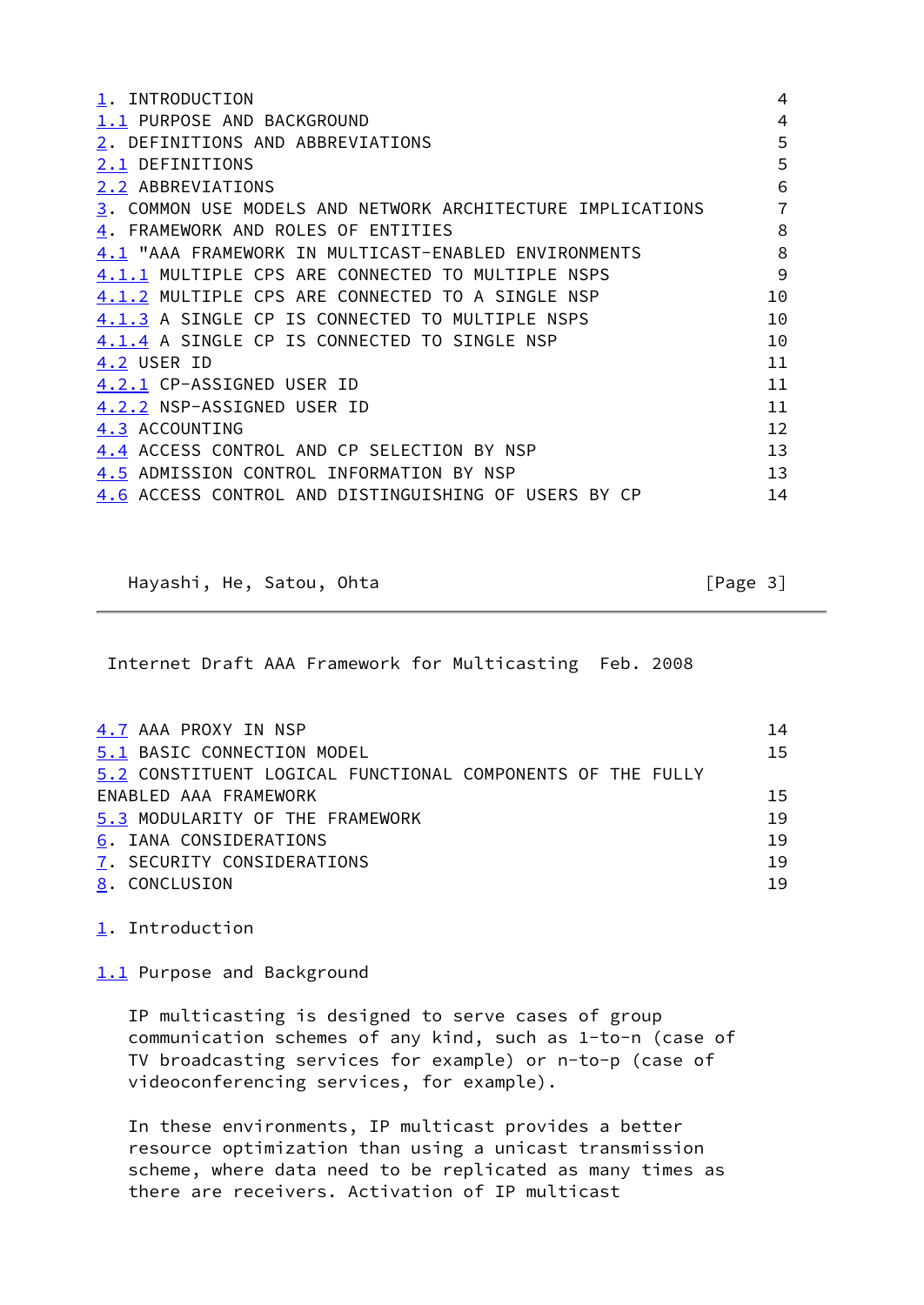capabilities in networks yields the establishment and the maintenance of multicast distribution trees that are receiver-initiated by nature: multicast-formatted data are forwarded to receivers who explicitly request them. IP multicast-based services, such as TV broadcasting or videoconferencing raise the issue of making sure that potential customers are fully entitled to access the corresponding contents. There is indeed a need for service and content providers to identify (if not authenticate, especially within the context of enforcing electronic payment schemes) and to invoice such customers in a reliable and efficient manner. Solutions should consider a wide range of possible content delivery applications: content delivered over the multicast network may include video, audio, images, games, software and information such as financial data, etc.

Satou, Ohta, Jacquenet, Hayashi, He [Page 4]

# Internet Draft AAA Framework for Multicasting Feb. 2008

 This memo describes a framework for specifying the Authorization, Authentication and Accounting (AAA) capabilities that could be activated within the context of the deployment and the operation of IP multicast-based services. This memo also describes a framework to realize high-quality multicast transport using a Multicast Admission Control Function (MACF) with multicast Authorization.

 Specifically, this framework addresses the requirements presented in [draft-ietf-mboned-maccnt-req-05.txt](https://datatracker.ietf.org/doc/pdf/draft-ietf-mboned-maccnt-req-05.txt), "Requirements for Multicast AAA coordinated between Content

 Provider(s) and Network Service Provider(s)" MACCNT-REQ draft describes the requirements in CDN services using IP multicast[1]. The requirements are derived from:

- need for user tracking and billing capabilities

 - need for network access control to satisfy the requirements of the Network Service Provider (NSP) and/or content access control to satisfy the requirements of the Content Provider (CP)

 - methods for sharing information between the network service provider and content provider to make it possible to fulfill the above two requirements.

Detailed requirements are presented in MACCNT-REQ-draft.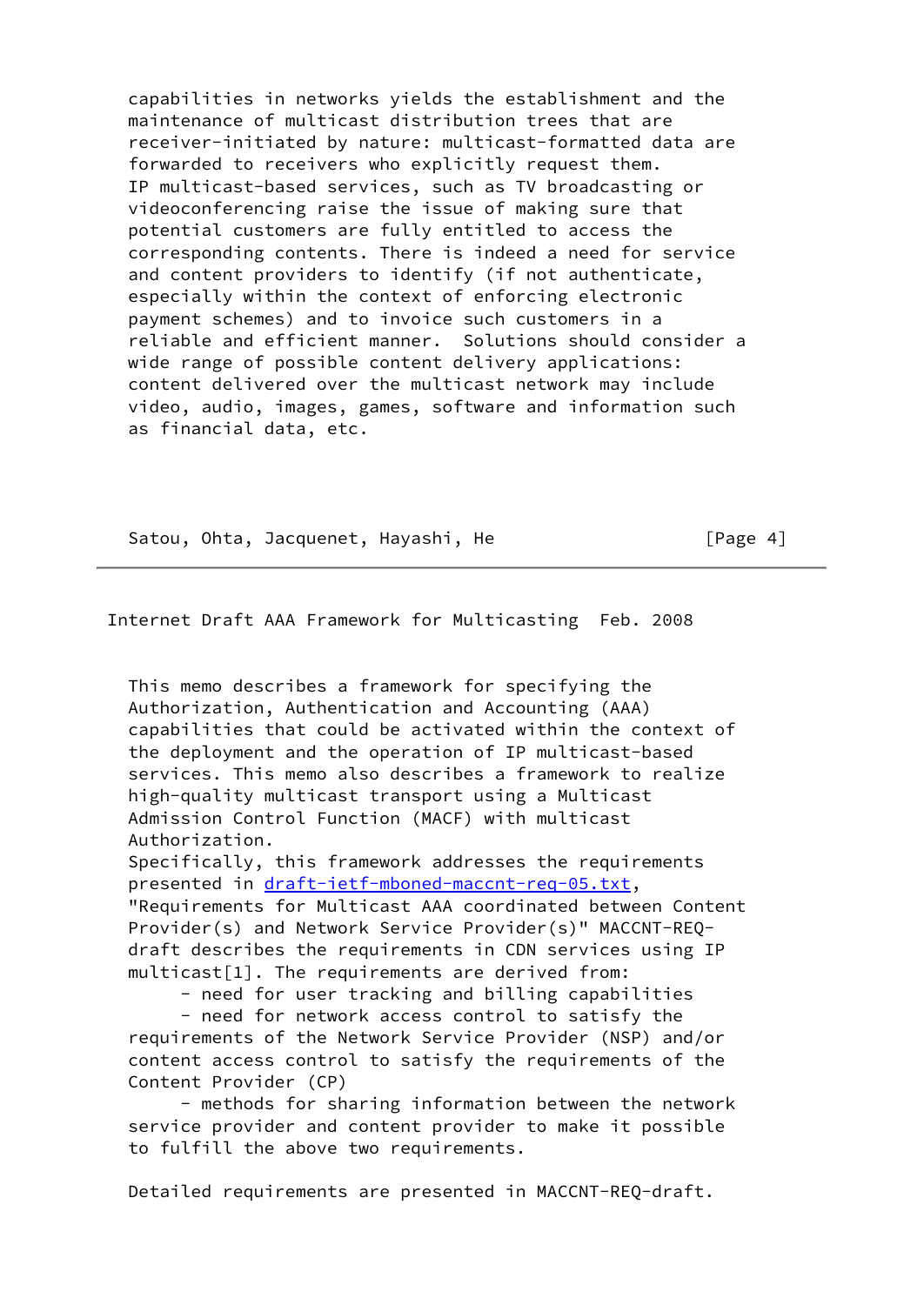These requirements include mechanisms for recording end user requests and provider responses for content-delivery, sharing user information (possibly anonymously depending on the trust model) between content provider and network service provider, and protecting resources through the prevention of network and content access by unauthorized users, as well as other AAA related requirements.

 The purpose of this memo is to provide a generalized framework for specifying multicast-inferred AAA capabilities that can meet these requirements. This framework is to provide a basis for future work of investigating the applicability of existing AAA protocols to provide these AAA capabilities in IP multicast specific context and/or if deemed necessary, the refining or defining of protocols to provide these capabilities.

#### [2](#page-2-2). Definitions and Abbreviations

#### [2.1](#page-2-3) Definitions

 For the purpose of this memo the following definitions apply:

Satou, Ohta, Jacquenet, Hayashi, He [Page 5]

Internet Draft AAA Framework for Multicasting Feb. 2008

 Accounting: The set of capabilities that allow the retrieval of a set of statistical data that can be defined on a per customer and/or a per service basis, within the context of the deployment of multicast-based services. Such data are retrieved for billing purposes, and can be retrieved on a regular basis or upon unsolicited requests. Such data include (but are not necessarily limited to) the volume of multicast-formatted data that have been forwarded to the receiver over a given period of time, the volume of multicast-formatted data that have been exchanged between a receiver (or set of) and a given source over a given period of time (e.g. the duration of a multicast session), etc.

 Authentication: action for identifying a user as a genuine one.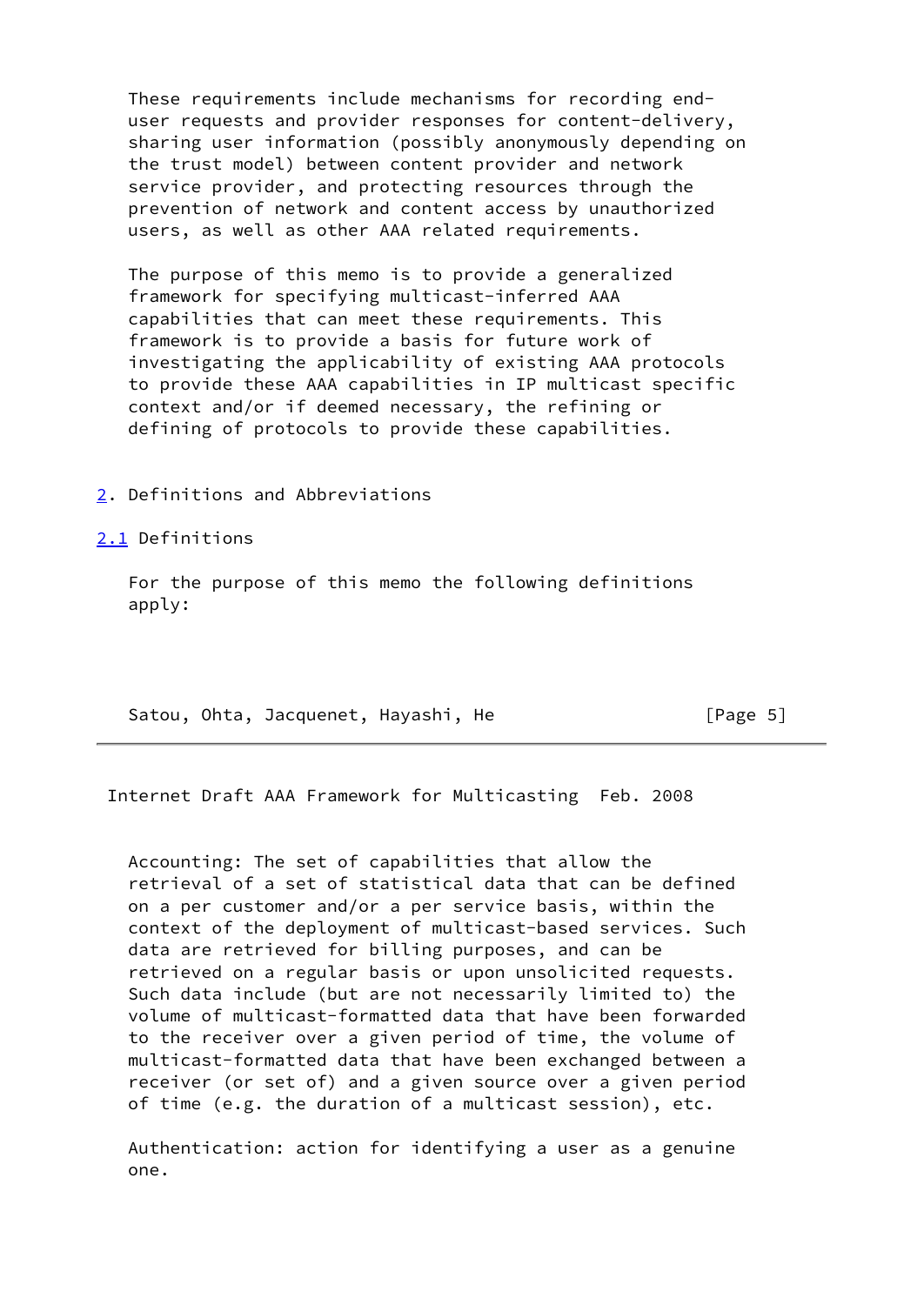Authorization: The set of capabilities that need to be activated to make sure a given requesting customer is (1) what he claims to be (identification purposes), and (2) is fully entitled to access a set of services (authentication purposes).

 Receiver: an end-host or end-client which receives content. A receiver may be identified by a network ID such as MAC address or IP address.

 User: a human with a user account. A user may possibly use multiple reception devices. Multiple users may use the same reception device.

 Note: The definition of a receiver (device) and a user (human) should not be confused.

[2.2](#page-2-4) Abbreviations

 For the purpose of this draft the following abbreviations apply:

ACL: Access Control List

AN: Access Node

CDN: Content Delivery Network

CDS: Content Delivery Services

CP: Content Provider

CPE: Customer Premise Equipment

Satou, Ohta, Jacquenet, Hayashi, He [Page 6]

Internet Draft AAA Framework for Multicasting Feb. 2008

MACF: Multicast Admission Control Function

NSP: Network Service Provider

TS: Transport System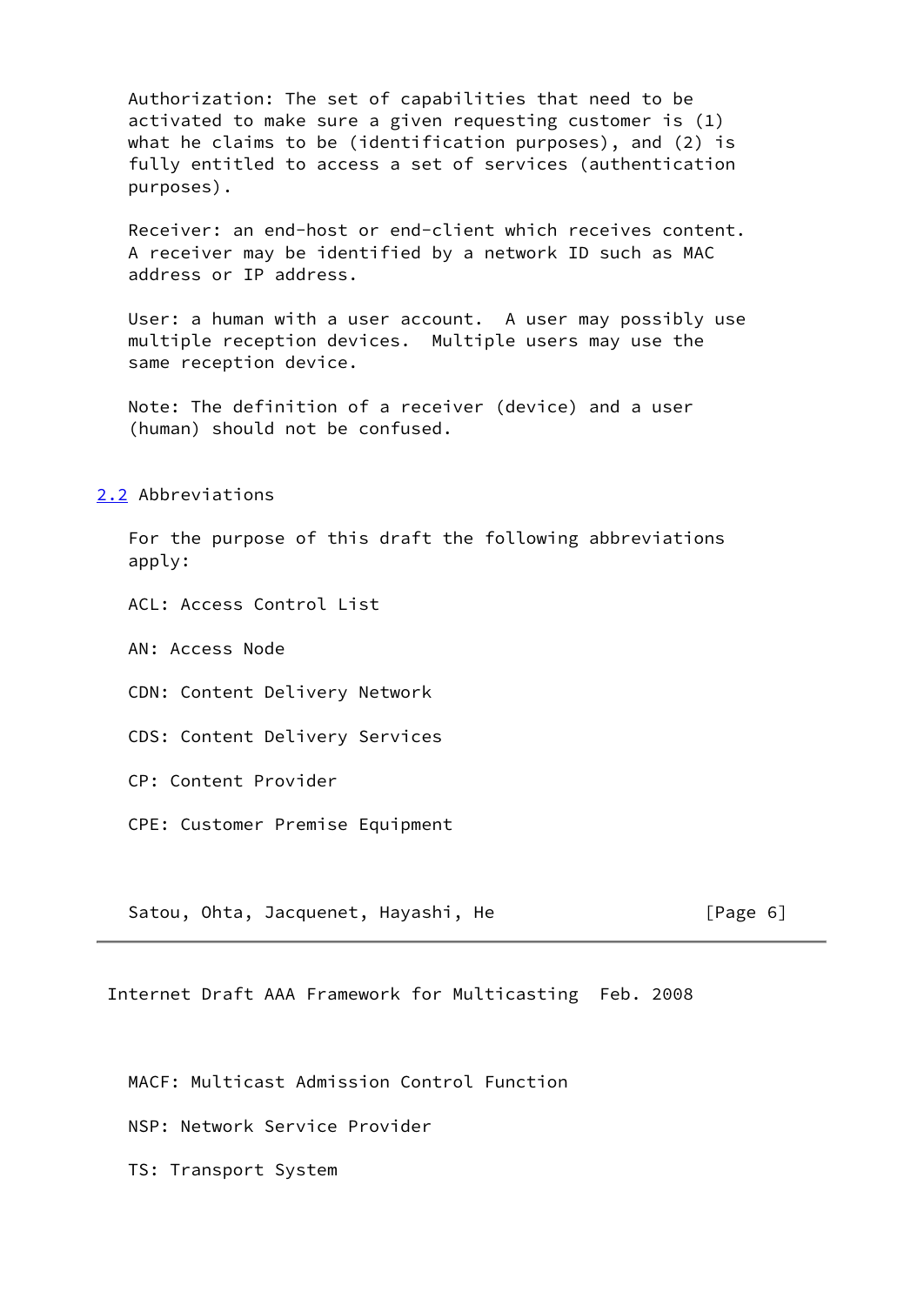#### [3](#page-2-5). Common use models and network architecture implications

 In some cases a single entity may design and be responsible for a system that covers the various common high-level requirements of a multicasting system such as 1) content serving, 2) the infrastructure to multicast it, 3) network and content access control mechanisms. In many cases however the content provision and network provision roles are divided between separate entities. The MACCNT-REQ draft provides more detail of the multiple versus single entity CDS network models.

 As such it should not be assumed that the entity responsible for the multicasting structure and the entity responsible for content serving are the same. Indeed because the infrastructure for multicasting is expensive and many content holders are not likely to be competent at building and maintaining complicated infrastructures necessary for multicasting, many content holders would prefer to purchase transport and management services from a network service provider and thus share the infrastructure costs with other content holders.

 Similarly network service providers in many cases do not specialize in providing content and are unlikely to build and maintain such a resource-intensive system without a certain level of demand from content holders.

 The use model of a single NSP providing multicasting services to multiple CPs the following general requirements from MACCNT-REQ-draft apply:

 -Need for user tracking and billing capabilities -Need for QoS control such as resource management and admission control

 -Need for conditional content access control satisfactory to the requirements of the CP

 -Methods for sharing information between the NSP and CP to make the above two possible

 When the NSP and CP are the same single entity the general requirements are as follows.

Satou, Ohta, Jacquenet, Hayashi, He **Example 20** [Page 7]

Internet Draft AAA Framework for Multicasting Feb. 2008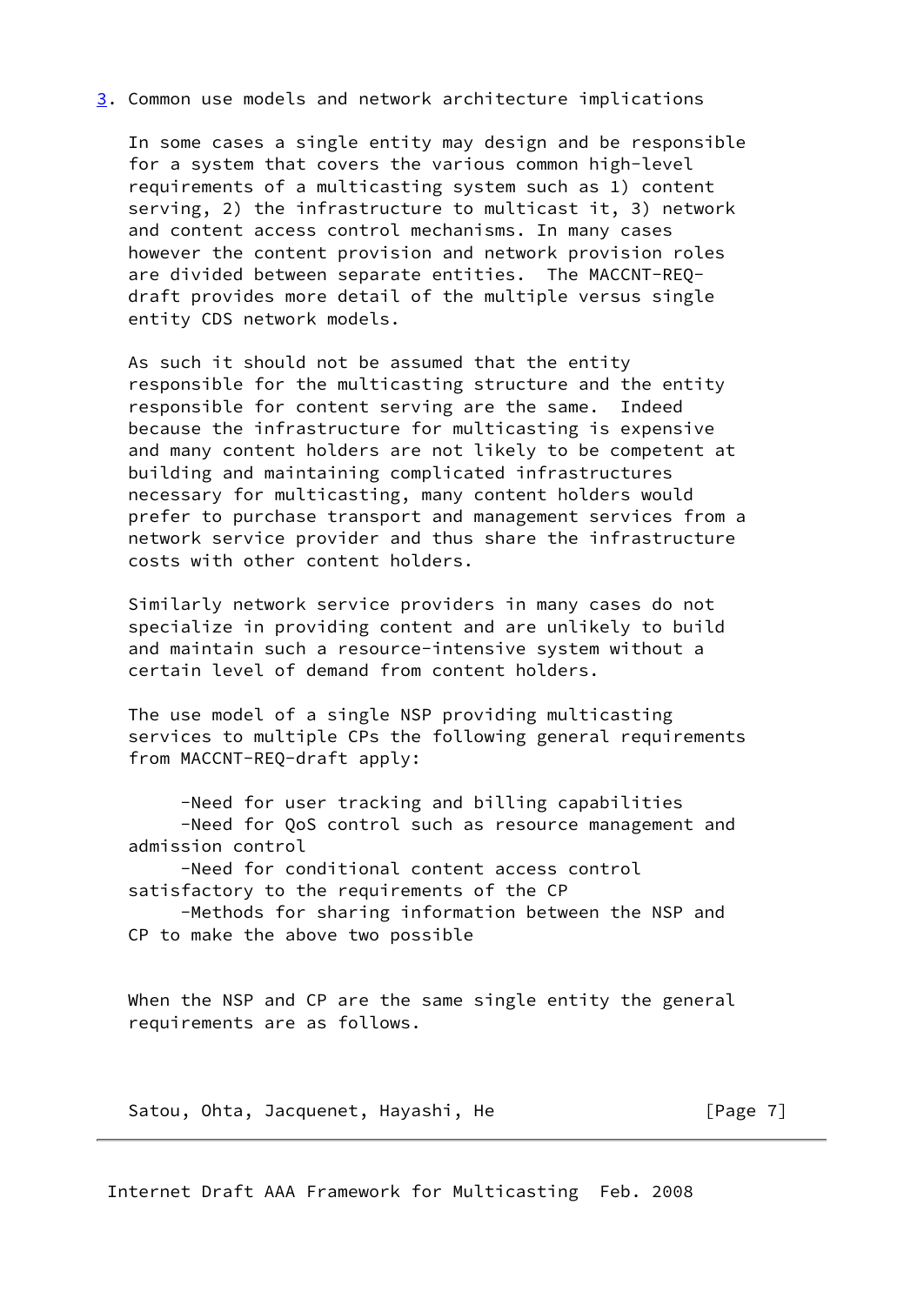-Need for user tracking and user-billing capabilities -Need for access control and/or content protection at level the entity deems appropriate

## [4](#page-2-6). Framework and Roles of Entities

[4.1](#page-2-7) "AAA Framework in Multicast-Enabled Environments

 A general high-level framework can be represented as follows.



 For the sake of simplicity, the above diagram portrays a case where there is a single NSP entity and a single CP entity, but multiple CPs can be connected to a single NSP (e.g. NSP may provide connections to multiple CPs to provide a wide selection of content categories.) It is also possible for a single CP to be connected to multiple NSP networks (e.g. network selection). Furthermore it is possible that the NSP and CP could be the same entity. A NSP and CP authenticate and authorize each other when they establish connectivity. Below the general case of multiple NSPs with multiple CPs is explained. Then, the various combinations of single and multiple CPs and NSPs are described in relation to the general case.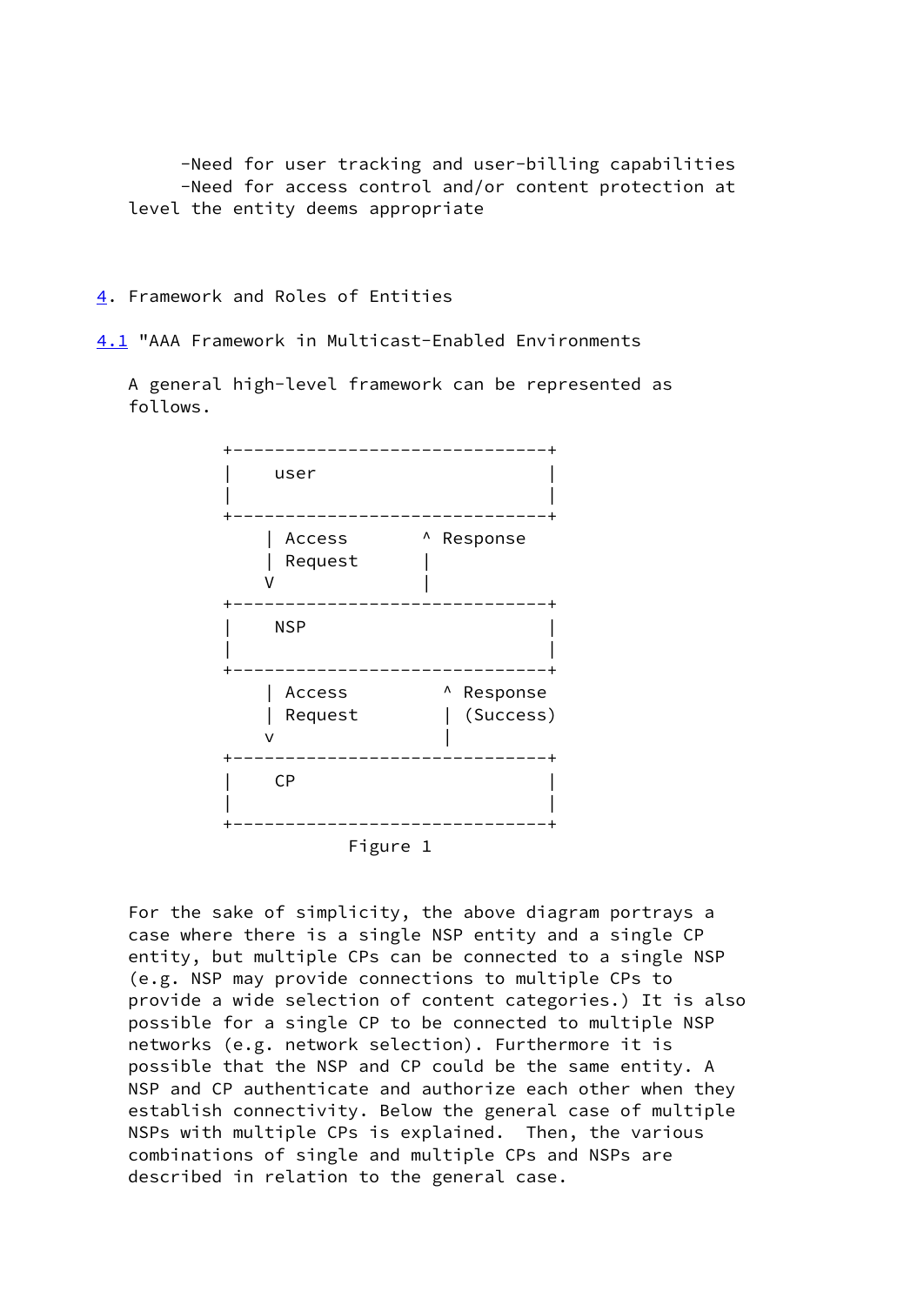Internet Draft AAA Framework for Multicasting Feb. 2008

[4.1.1](#page-2-8) Multiple CPs are connected to multiple NSPs

 The user subscribes to multiple NSPs and multiple CPs in this usage case. The user selects a CP and a NSP when the user requests content. The NSP may be automatically selected by a user terminal: e.g. a fixed line NSP by a set top box or a mobile NSP by a mobile phone. In some usage cases it is possible that the NSP used by a certain user will not always be the same. For example a user may have contracted with more than one NSP: one for fixed line access and another for mobile roaming access.

 The content may be associated with (or managed by) a specific CP. In this case, when the user selects content, the CP is automatically selected.

 The user should send an Access-Request to the selected NSP with enough information not only for authentication by the CP but also for CP selection and admission control by the NSP.

 When an NSP receives an Access-Request from a user, the NSP selects the appropriate CP for the received Access-Request and relays the content request. As the NSP is responsible for managing its network resources, the NSP may perform admission control.The NSP will allow access to the network and contents conditional to both the CP's content authorization result and the NSPs network availability. That is, the NSP starts multicast flow only when it has both 1) received an "accept" response from the CP and 2) determined that the network resources (e.g. bandwidth) are sufficient to serve the multicast channel. When neither of these conditions are met, the NSP does not start the requested multicast channel. When the NSP already knows that network resources are insufficient or there is a network failure, the NSP may choose to not relay the Access-Request to the CP. The NSP is also responsible for relaying the Response message from the CP to the user whether the user is eligible to receive content (in response to the corresponding Access-Request from the user to the CP.) In cases that the NSP does not start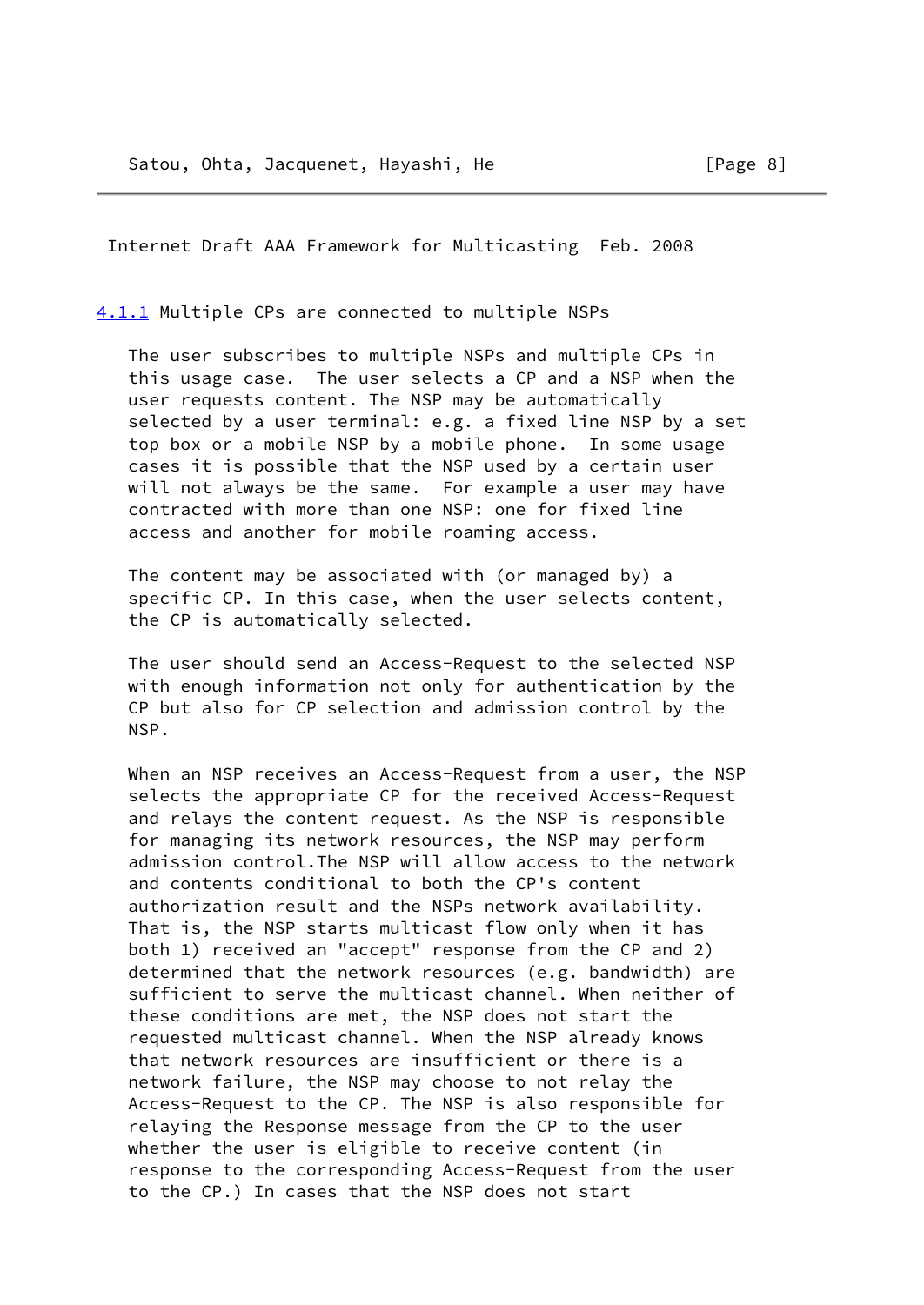multicasting because of its own network issues (e.g. lack of network resources or network failure), the NSP notifies the user with a reason for rejecting the request.

 A CP receives an Access-Request relayed by the NSP. The CP authenticates the NSP's identity and makes an authorization decision regarding the NSP's eligibility to provide users access to its contents. The CP is responsible for Authentication and Authorization of users' access to

Satou, Ohta, Jacquenet, Hayashi, He [Page 9]

Internet Draft AAA Framework for Multicasting Feb. 2008

 content that the CP manages. The CP hopes to collect accounting information related to the access of their content. The CP responds to the NSP regarding the relayed Access-Request. When the CP cannot (e.g. error or resource issues) or decides not (e.g. policy issues) to deliver content, the CP is responsible for notifying the NSP of the reason. It is up to the NSP how to relay or translate the reasons for rejection to the user.

[4.1.2](#page-2-9) Multiple CPs are connected to a single NSP

 The user subscribes to a single NSP which provides multicasting of channels from multiple CPs in this usage case. In this case the user does not select an NSP. The user selects a CP when the user requests content. The content may be associated with (or managed by) the specific CP, so that when the user selects content, the CP is automatically selected. The user should send an Access-Request to the specific NSP with enough information not only for authentication by the CP but also for CP selection and admission control by the NSP.

 The role of the NSP is the same as that described in 4.1.1. The role of a CP is the same as that described in 4.1.1.

[4.1.3](#page-2-10) A single CP is connected to multiple NSPs

 A user subscribes to multiple NSPs but a single CP in this usage case. A user selects the NSP when the user requests content but the CP is fixed. The user should send an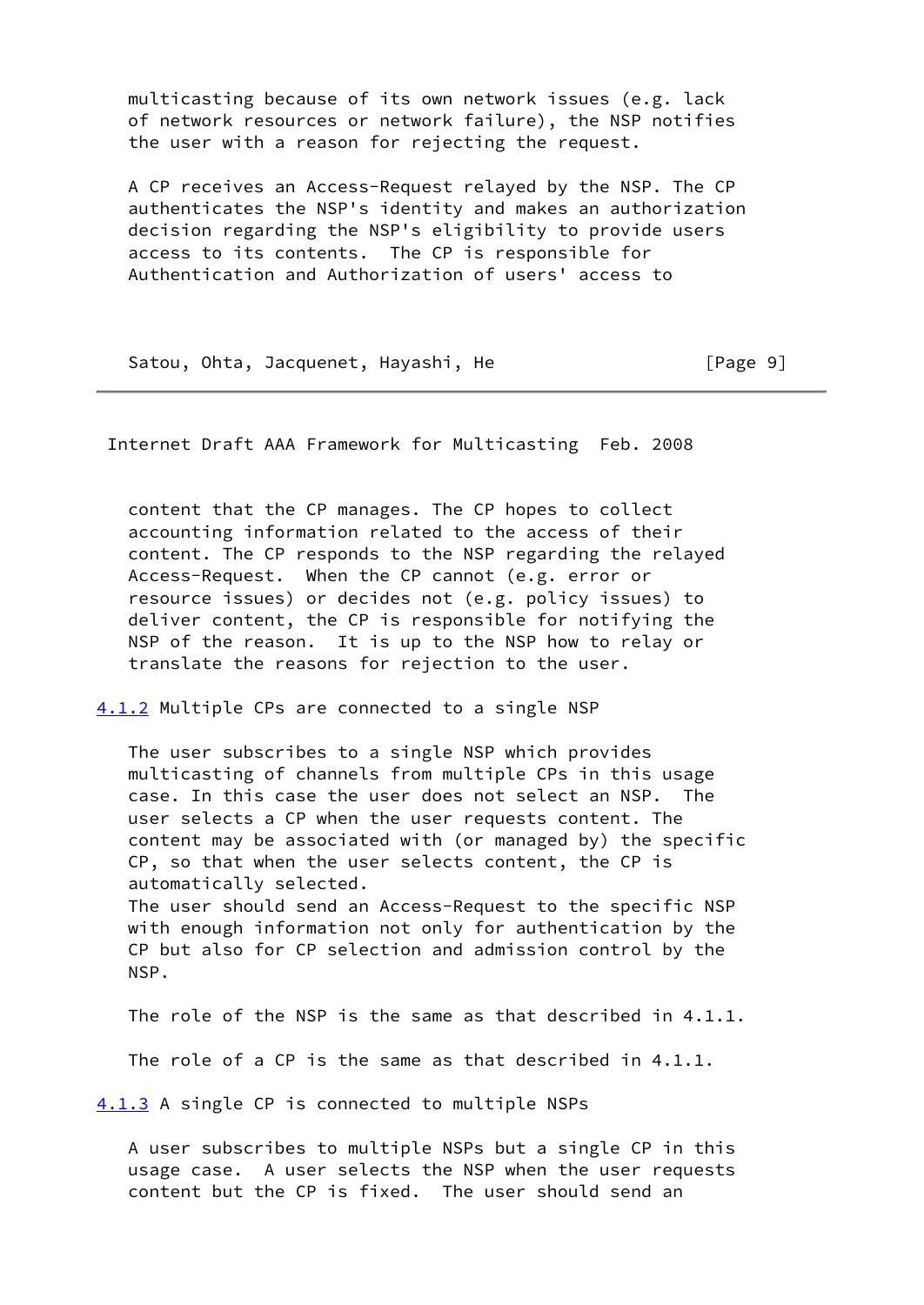Access-Request to the selected NSP with enough information not only for authentication by the CP but also for admission control by the NSP.

The role of the NSP is similar to the description in 4.1.1, with the exception that when a NSP receives an Access- Request from a user, NSP relays it to the CP without CP selection.

The role of the CP is the same as that described in 4.1.1.

4.1.4 A single CP is connected to single NSP

 In this case, a user subscribes to only one NSP and one CP. The user does not select NSP and CP in this scenario. The user should send an Access-Request to the NSP with enough information not only for authentication by the CP but also for admission control by the NSP.

Satou, Ohta, Jacquenet, Hayashi, He [Page 10]

Internet Draft AAA Framework for Multicasting Feb. 2008

 The role for the NSP is the same as 4.1.3 The role of the CP is the same as the description in 4.1.1.

 The NSP and CP could be the same entity. In this case, the roles of the NSP and CP may be combined.

[4.2](#page-2-12) User ID

 Users may hold multiple user IDs: IDs which have been separately assigned for each subscription they may have for various NSPs and CPs. The NSPs and CPs manage the user IDs for their respective domains. A CP identifies a user by a user ID assigned by the CP itself. A NSP identifies a user by a user ID assigned by the NSP itself. The user IDs are only meaningful within the context of each domain. Users may hold multiple user IDs which have been separately assigned for each subscription they may have for various NSPs and CPs.

[4.2.1](#page-2-13) CP-assigned user ID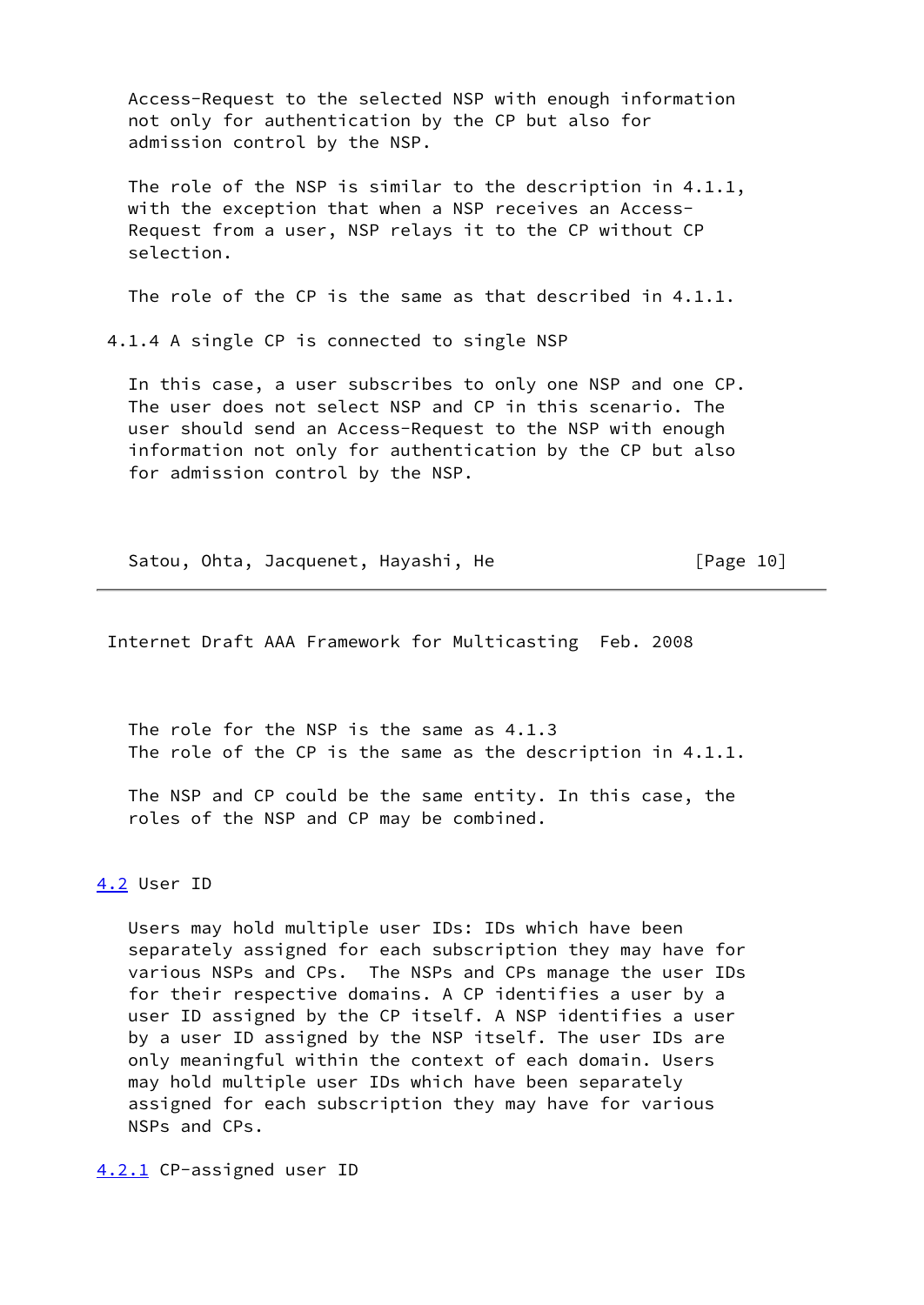CPs assign user IDs to their users. The user may have more than one CP-assigned user ID per specific CP. A user sends an Access-Request to a NSP, the CP-assigned user ID should be indicated so that the CP can identify the user requesting content access. A NSP should relay the CP assigned user ID from the user to the CP. A NSP should not send a CP-assigned user ID to any CP except the one which assigned it and should not relay it at all if there is no appropriate CP that assigned the user ID.

[4.2.2](#page-2-14) NSP-assigned user ID

 NSPs assign user IDs to their users. A user may have more than one NSP-assigned user ID per a specific NSP. A user sends an Access-Request to a NSP, the NSP-assigned user ID may be indicated in the request so that the NSP can identify the user. The NSP should not relay the NSP assigned user ID to the CP for security reasons. The NSP may identify the multicast-access user by other methods than the NSP-assigned userID, e.g. by the access port.

 The actual mapping rules for NSP-assigned user IDs with CP user assigned IDs in account logs is a matter for the providers and out of the scope of this framework.

Satou, Ohta, Jacquenet, Hayashi, He [Page 11]

Internet Draft AAA Framework for Multicasting Feb. 2008

#### [4.3](#page-2-15) Accounting

 There are some accounting issues specific to multicasting. An (S,G) should be recorded as a channel identifier. The last hop device, such as an IGMP or MLD router or an IGMP or MLD proxy, notifies the NSP's AAA function of the (S,G) channel identifier. The NSP should notify the CP of the (S,G) information in the accounting report messages.

 A NSP records an accounting start corresponding to only the first Join for a specific user-access session. A NSP should not treat a "Join" response to a Query as the accounting start.

 A NSP records an accounting stop triggered by any of the following: 1) a user requested Leave, 2) a timeout of a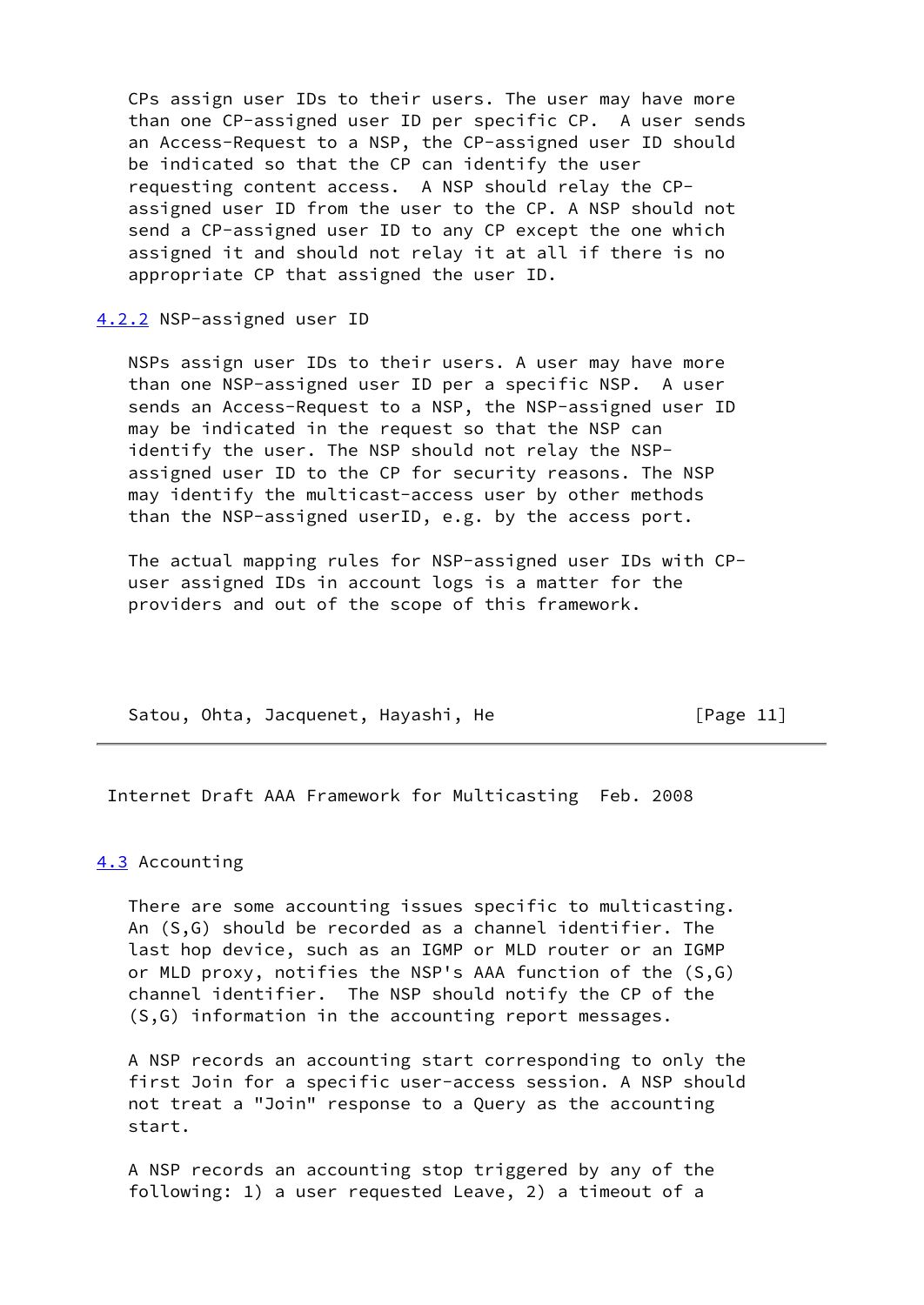multicast state or 3) a re-authentication failure. A NSP may also record an accounting stop due to network availability reasons such as failure. The NSP logs the reason for each accounting stop.

 Intermittent logs between the join and leave would allow for finer diagnostics and therefore could serve useful in billing discrepancies, and provide for a better estimation of the time-span that content was multicasted, in the event that users disconnect without sending leave messages.

 There are two levels of accounting report messaging. Messages in Accounting level 1 include a channel identifier, a user identifier, and the accounting start and stop time information. Accounting level 2 includes all information of Level 1, plus traffic volume information.

 QoS class is an optional item for each accounting level. Whether to send, and at what interval to send intermittent log information is optional for both levels. CP and NSPs may also agree to include additional option information in accounting messages of either level.

 The level of account report messaging between the NSP and CP may be either configured statically or can be dynamically requested by the CP in its response to the Access-Request relayed by the NSP to the CP. The determination of the actual level of report messaging is configured by the NSP at the NAS.

 In case of very fast channel changes, the amount of items logged by the NSP could become high. In order to reduce the number of report messages sent to the CP, the NSP can

Satou, Ohta, Jacquenet, Hayashi, He [Page 12]

Internet Draft AAA Framework for Multicasting Feb. 2008

 consolidate multiple sets of accounting information inside a single accounting report message.  $[4]$  $[4]$ 

[4.4](#page-2-16) Access Control and CP selection by NSP

 When a NSP receives an access request from a user, the NSP determines to which CP the request is to be directed. The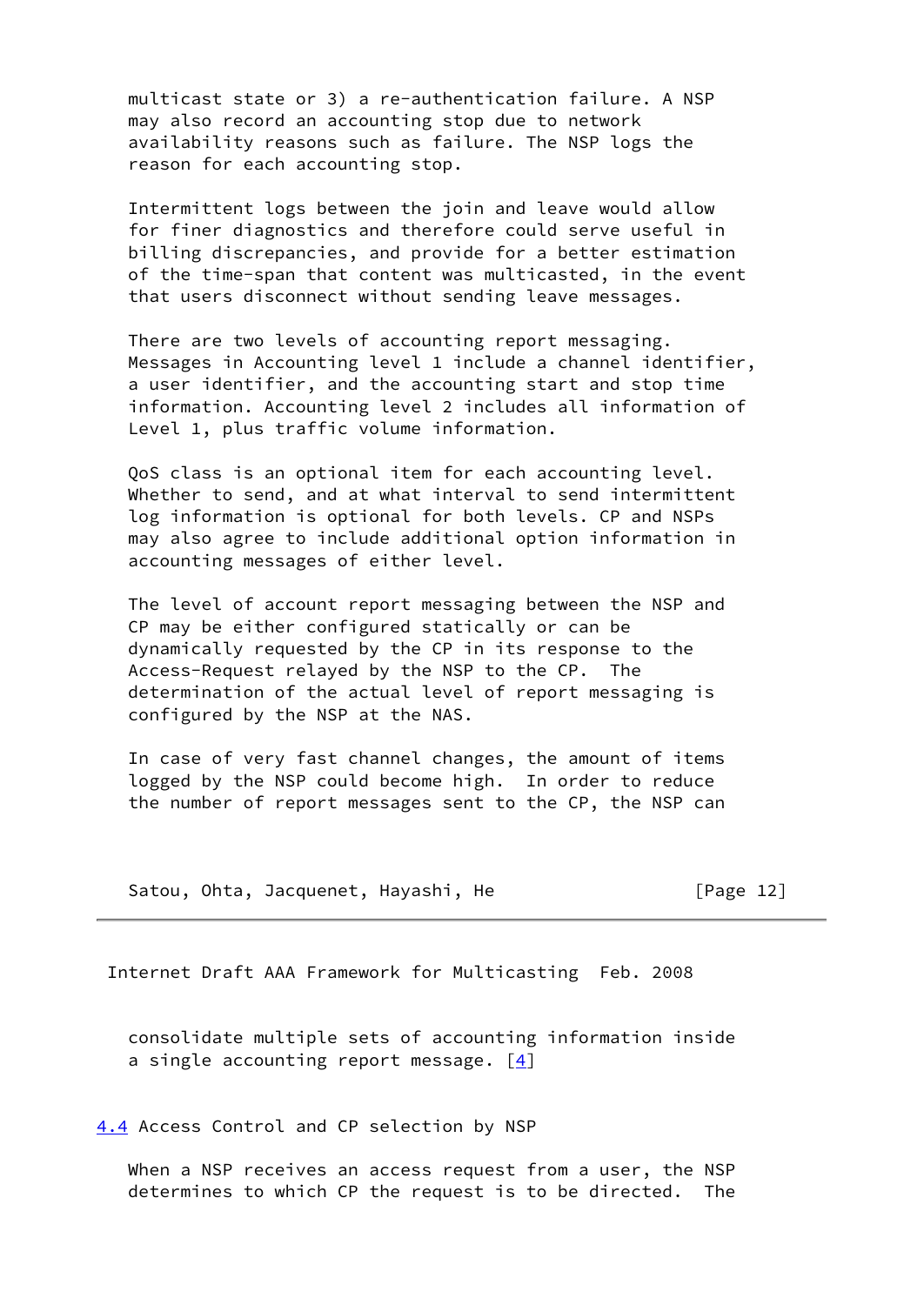NSP may select a CP based on CP-assigned userID with CP domain name or channel identifier (S,G). The user should include in the request sufficient information for CP selection.

### [4.5](#page-2-17) Admission Control Information by NSP

 After authorizing a user request, the NSP may have further conditions for determining its admission control decision.

 The NSP receives traffic parameters (such as QoS class, required bandwidth, burst-size, etc.) of a multicast channel. Such parameters serve as information to be considered in the admission control decision. The traffic parameters can be communicated as follows:

 - A CP may notify a mapping between the channel identifier (S,G) and traffic parameters in the Response message when the CP authorizes an access request. Such parameters may include required bandwidth, burst-size, QoS class downgrade policy, etc.

 - A user may indicate in the Request willingness to accept QoS class downgrade to best-effort streaming.

 - The NSP may maintain a mapping between channel identifier (S,G) and traffic parameters in advance, for example pre-configured by agreement between the CP and NSP on a per channel basis.

 The ultimate admission decision is made by the NSP based on required traffic parameters of the requested, and available resources. In a case that it cannot guarantee the required network resources for the requested channel, streaming the requested channel as best-effort traffic is optional. The user may indicate in his/her Access Request whether he/she will accept best-effort grade streaming if guaranteed class is not available. The CP's preference for accepting downgrading to best-effort streaming may be either configured statically or can be dynamically requested by the CP in its response to the Access-Request relayed by the NSP to the CP. In the case that it cannot offered a guaranteed QoS stream, the NSP may decide to either to decline admission or to stream the requested

Satou, Ohta, Jacquenet, Hayashi, He [Page 13]

Internet Draft AAA Framework for Multicasting Feb. 2008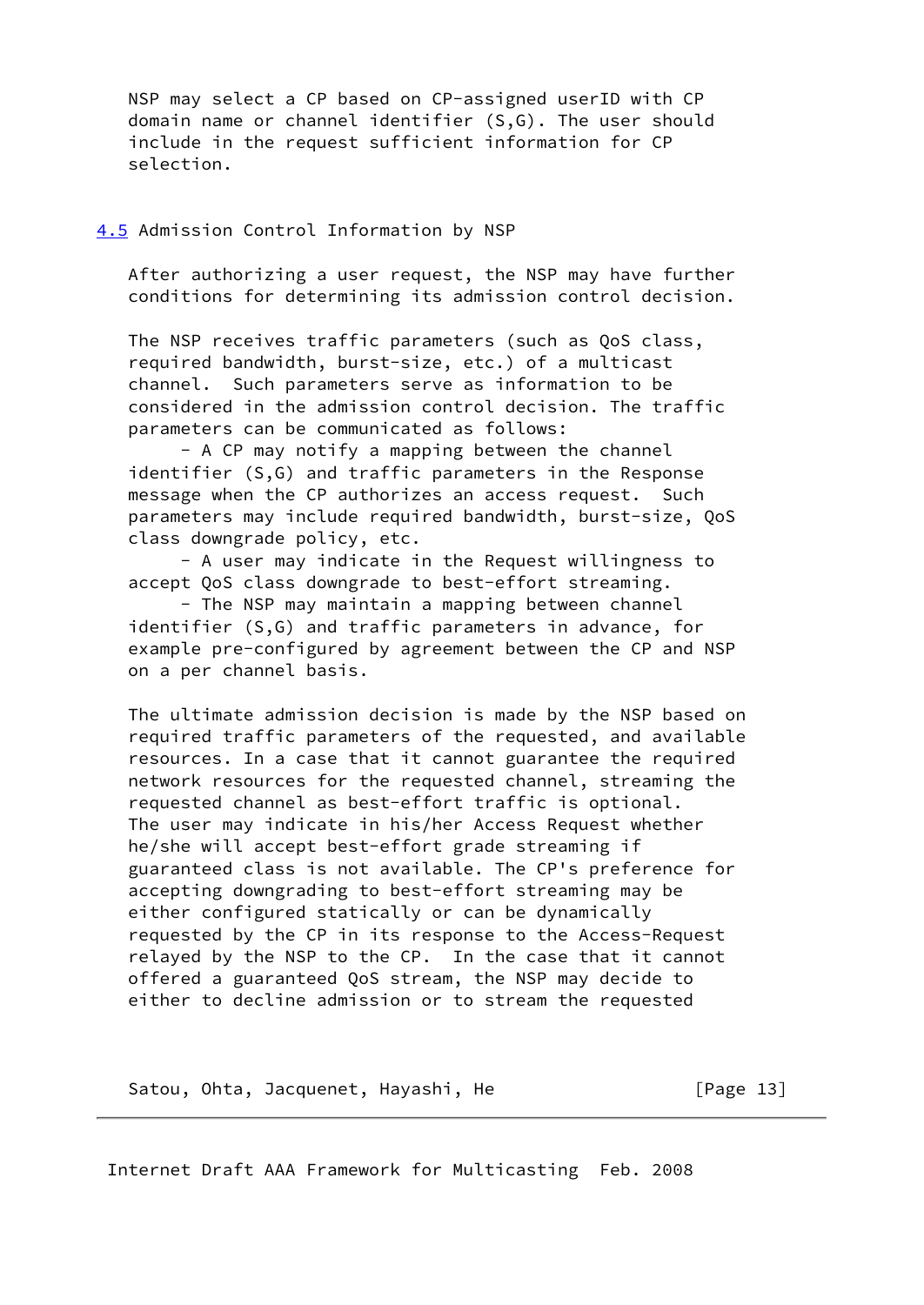channel as best-effort traffic. The NSP should not stream best-effort traffic if either the user or CP has indicated against best-effort provision.

 A NSP's admission control may manage integrated network resources for unicast usage, such as VoIP or unicast streaming, and multicast usage. Alternatively, it may manage network resources separately for unicast and multicast usage. In either ease, AAA and admission control framework for multicast usage is independent of unicast admission control.

 Such QoS measurement and policy mechanisms themselves depend on NSP policies and are out of the scope of this memo.

[4.6](#page-2-18) Access Control and Distinguishing of Users by CP

 The user ID and authentication information are forwarded transparently by the NSP so that the CP can distinguish the user, as well as authenticate and authorize the request.

[4.7](#page-2-19) AAA proxy in NSP

 A NSP may act as AAA proxy of a CP based upon an agreement between the NSP and the CP. The AAA proxy would store information about permissions of a specific user to receive multicast data from specified channel(s) up to specified expiration date(s) and time(s).

 If such proxying is implemented, the NSP may receive authorization conditions from a CP in advance and statically hold them, or a CP may send them dynamically in the Response message. In either case, the user has permission to receive multicast channel and therefore the NSP starts the multicasting without querying the CP.

 The CP may send unsolicited requests to the NSP to refresh or change the permissions for a user for specific channel(s).

 When a user is receiving multicast content and the permission is about to expire, the NSP may send a notification to the user client that his session is about to expire, and that he will need to reauthenticate. In such a case, the user will have to send the Access-Request. In the case that the user still has permission to the content, they should be able to continue to receive the content without interruption.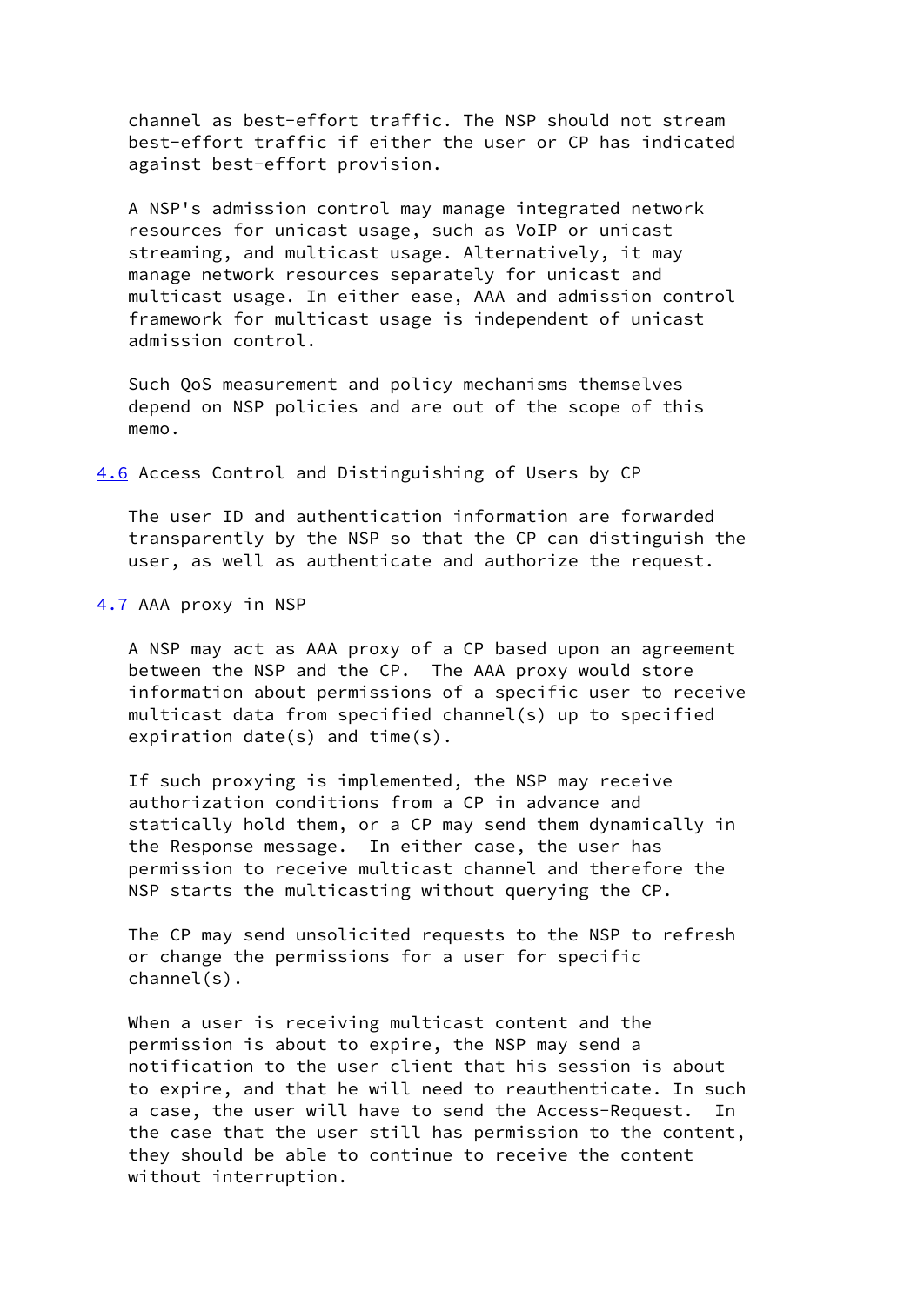When re-authentication fails, the NSP should stop the multicast channel and record accounting stop.

5. Network Connection Model and Functional Components

Section 3.1 introduces the high-level AAA framework for multicasting. This section provides more detail on the network connection model and constituent functional components.

[5.1](#page-2-20) Basic Connection Model

 In the simple case represented in Figure 1 the NSP is the sole entity providing network resources including network access to the User. First a user that requests content sends an Access request to an NSP which then forwards it on to the appropriate CP for Authentication and Authorization purposes. The CP responds with either "success" or "failure". If "success", the NSP may forward a success response and stream multicast data to the user.

 In this model the user selects the NSP to which to send its content request. Based on this request the NSP selects an appropriate CP to which it forwards the request. The CP responds to the NSP's request: it may not respond to another NSP in regards to the request.

In this model, as described in  $section\ 3.1$ , the relationship between NSP and CP can be 1:1, 1:N or M:N. Users may connect to multiple networks, and networks have multiple users.

[5.2](#page-2-21) Constituent Logical Functional Components of the fully enabled AAA Framework

 Requirements for "fully AAA and QoS enabled" IP multicasting networks were defined in MACCNT-REQ-draft. To allow for levels of enablement, this memo defines two models within the framework: "AAA enabled" multicasting and "Fully enabled AAA" multicasting which means "AAA enabled" with added admission control functions.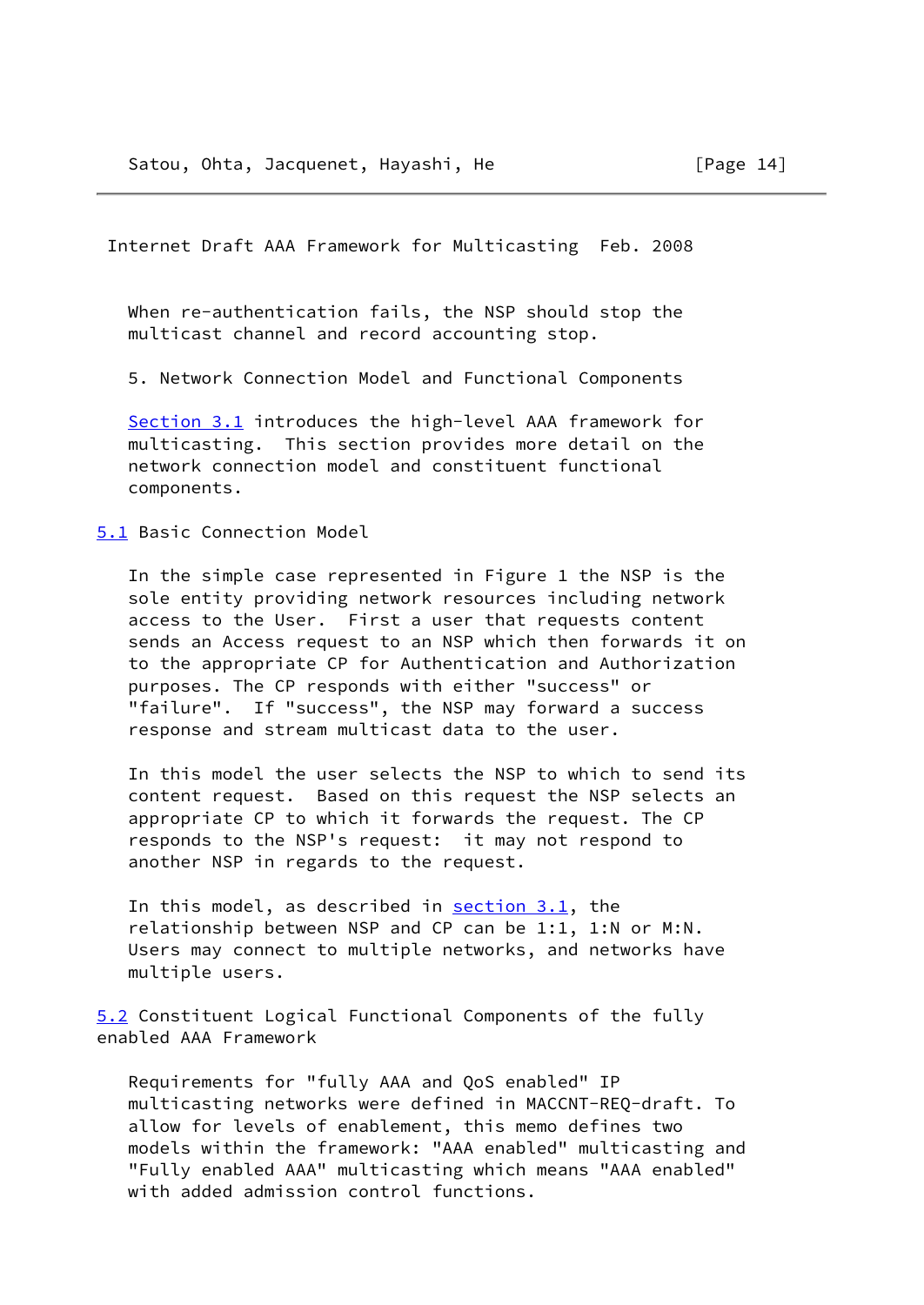Section 3.1 introduces the high-level AAA framework for multicasting. Below is a diagram of a AAA enabled multicasting network with AAA, including the logical components within the various entities.

Satou, Ohta, Jacquenet, Hayashi, He [Page 15]

Internet Draft AAA Framework for Multicasting Feb. 2008

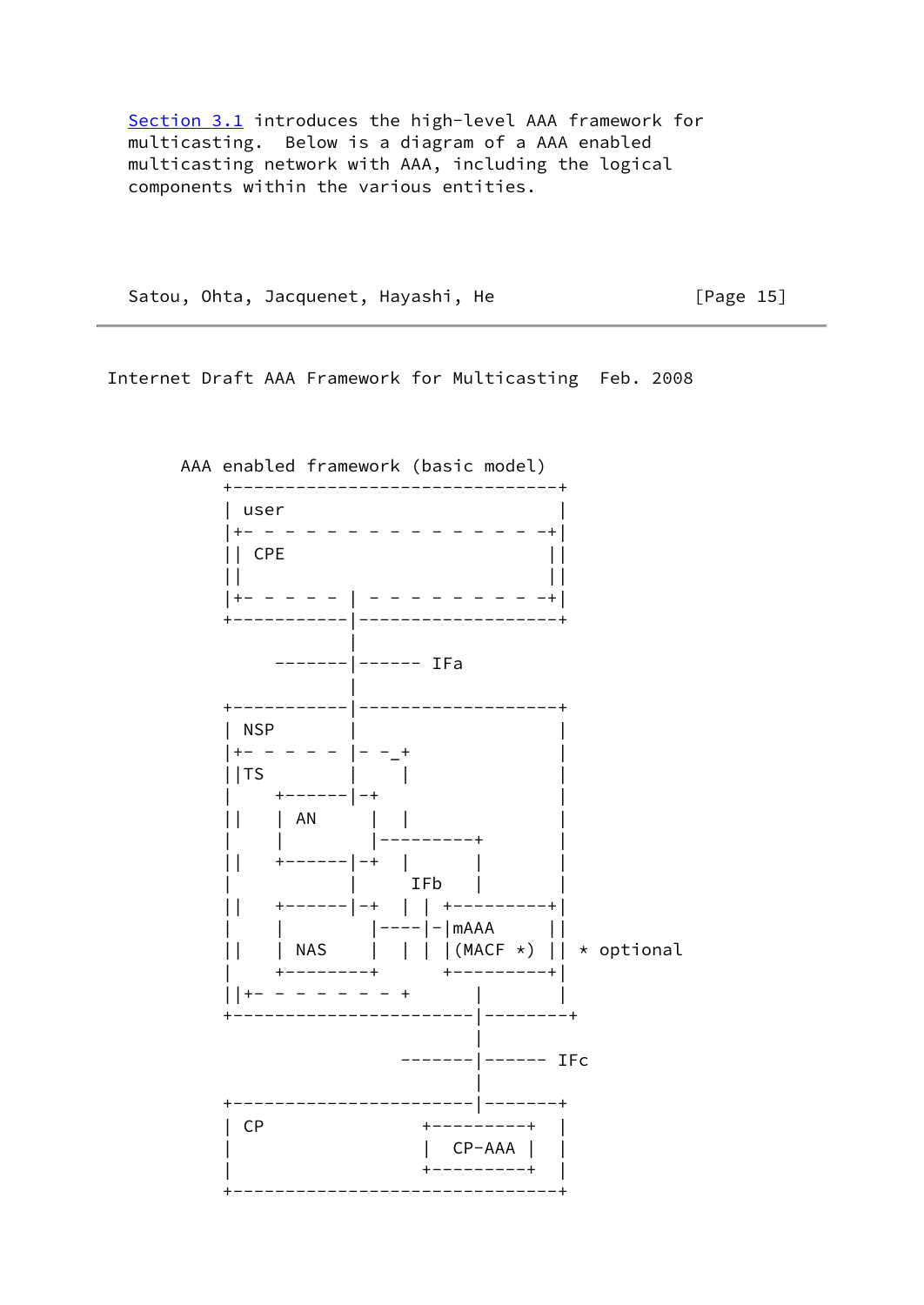Figure 2

 The user entity includes the CPE (Customer Premise Equipment) which includes the user host(s) and optionally a multicast proxy (not shown in the Figure 2.)

 The NSP (Network Service Provider) in the basic model includes the transport system and a logical element for multicast AAA functionality. The transport system is comprised of the access node and NAS (network access server.) An AN may be connected directory to mAAA or a NAS relays AAA information between an AN and a mAAA Descriptions of AN and its interfaces are out of scope for this memo. The multicast AAA function may be provided by a

Satou, Ohta, Jacquenet, Hayashi, He [Page 16]

Internet Draft AAA Framework for Multicasting Feb. 2008

 multicast AAA server (mAAA) which may include the function by which the access policy is downloaded to the NAS (conditional access policy control function.) The interface between mAAA and the NAS is labeled IFb in Figure 2. Over IFb the NAS makes an access request to the NSP-mAAA and the mAAA replies. The mAAA may push conditional access policy to the NAS.

 The content provider may have its own AAA server which has the authority over access policy for its contents.

 The interface between the user and the NSP is labeled IFa in Figure 2. Over IFa the user makes a multicasting request to the NSP. The NSP may in reply send multicast traffic depending on the NSP and CP's policy decisions.

 The interface between the NSP and CP is labeled IFc. Over IFc the NSP requests to the CP-AAA for access to contents and the CP replies. CP may also send conditional access policy over this interface for AAA-proxying.

Satou, Ohta, Jacquenet, Hayashi, He [Page 17]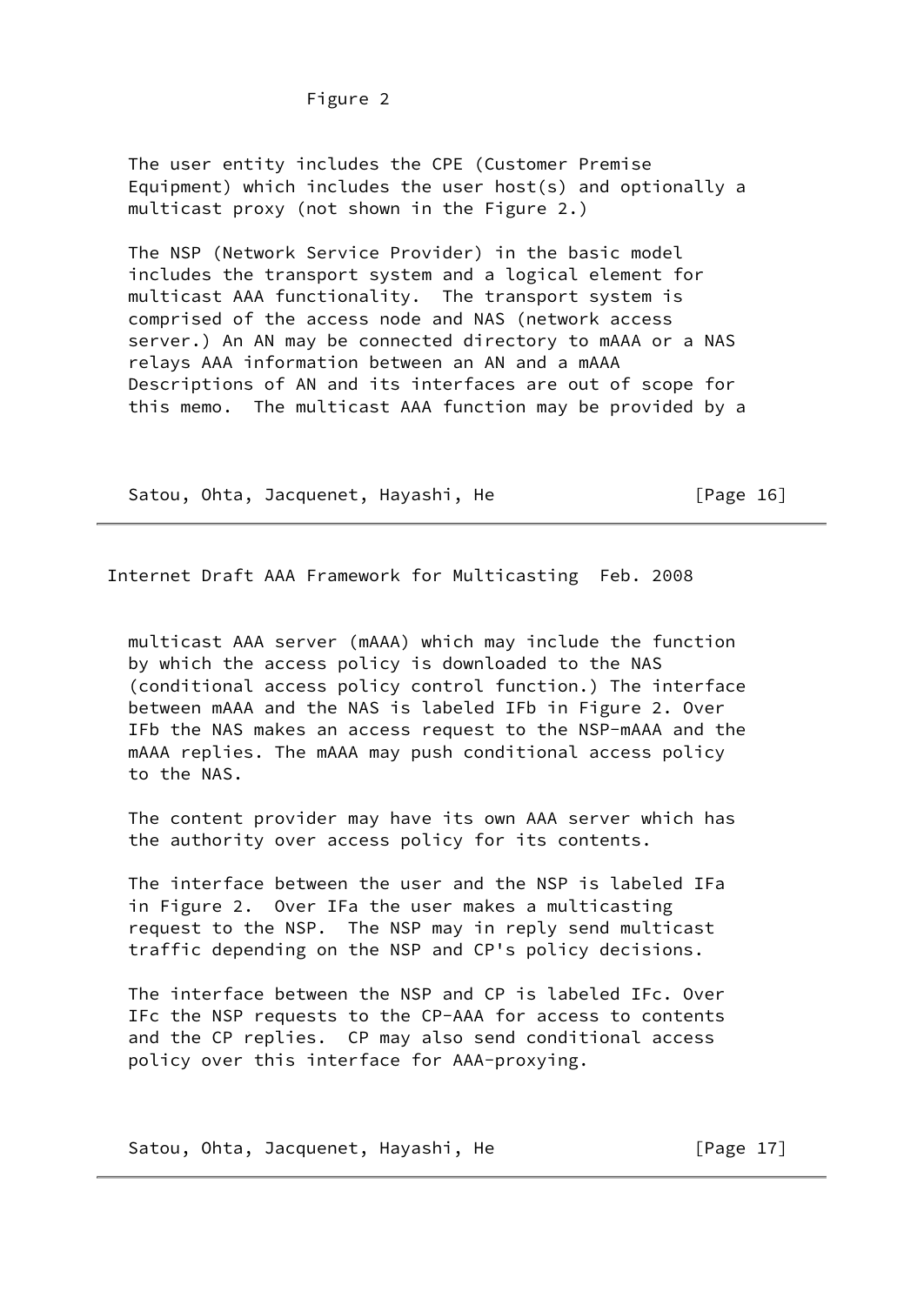

 In the fully enabled model the NSP also includes a component that provides network resource management (e.g. QoS management), as described in section 3.4, "Network Resource Management by NSP". In the fully enabled model (Figure 3) resource management and admission control is provided by MACF (multicast admission control function.) This means that Before replying to the user's multicast request the mAAA queries the MACF for a network resource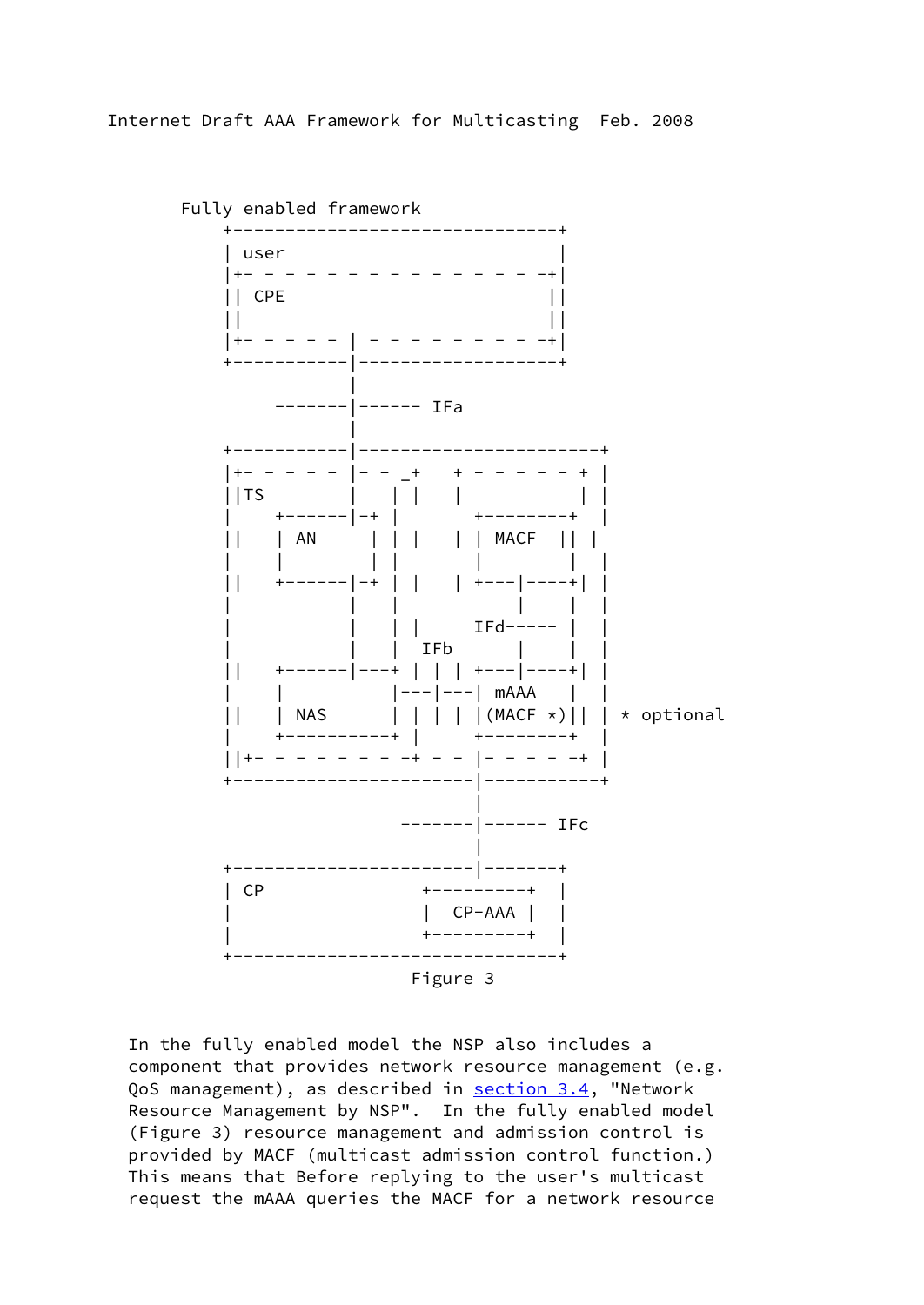access decision over the interface IFd. The MACF is responsible for allocating network resources for multicast traffic. So that MACF has the necessary network resource

Satou, Ohta, Jacquenet, Hayashi, He **Filter** [Page 18]

Internet Draft AAA Framework for Multicasting Feb. 2008

 availability information, NAS notifies MACF via mAAA of the stopping of multicast traffic.

[5.3](#page-2-22) Modularity of the framework

 In the interest of flexibility, this framework is modular so that it is possible that partially enabled versions of the models are supported. A AAA-enabled version provides AAA functionality without Network Resource management. A Network-Resource-Management-enabled (QoS-enabled) version provides Network Resource management without AAA functionality. Similarly, the possibility of one or more layers of transit provision between an NSP and CP is in the interest of modularity and extendibility.

[6](#page-2-23). IANA considerations

This memo does not raise any IANA consideration issues.

[7](#page-2-24). Security considerations

Refer to section 3.3. Also the user information related to authentication with the CP must be protected in some way. Otherwise, this memo does not raise any new security issues which are not already addressed by the original protocols. Enhancement of multicast access control capabilities should enhance security performance.

[8](#page-2-25). Conclusion

 This memo provides a generalized framework for solution standards to meet the requirements. Further work should be done to specify the interfaces between the user and NSP, NAS and mAAA, mAAA and MACF and NSP-mAAA and CP-AAA (presented in 5.2.)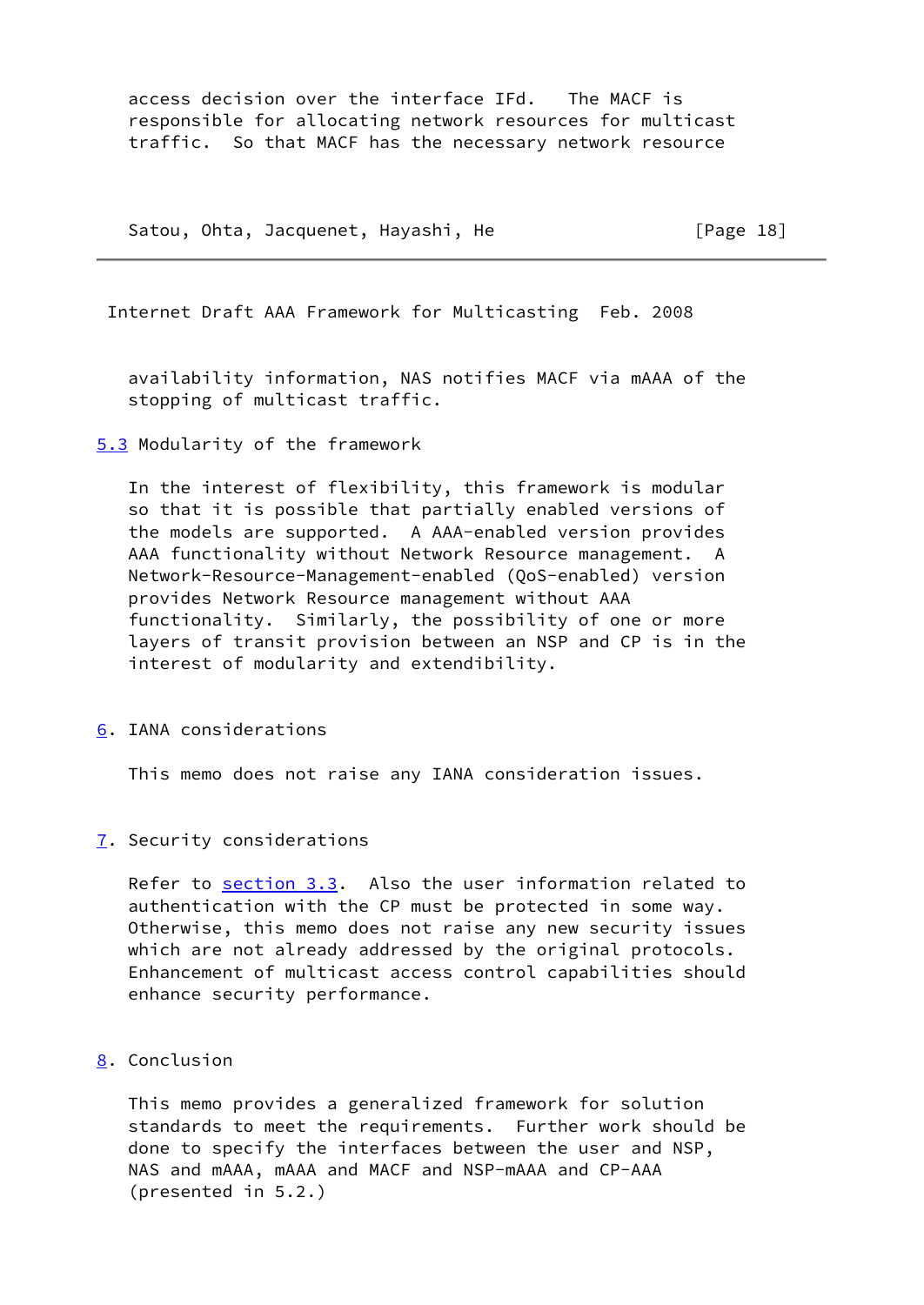### Normative References

- [1] Hayashi, et. al., "Requirements for Multicast AAA coordinated between Content Provider(s) and Network Service Provider(s)", [draft-ietf-mboned-maccnt-req-](https://datatracker.ietf.org/doc/pdf/draft-ietf-mboned-maccnt-req-05.txt) [05.txt](https://datatracker.ietf.org/doc/pdf/draft-ietf-mboned-maccnt-req-05.txt), September 2007, Work in Progress.
- [2] [RFC-3810,](https://datatracker.ietf.org/doc/pdf/rfc3810) Vida, R. and L. Costa, "Multicast Listener Discovery Version 2 (MLDv2) for IPv6", June 2004.

Satou, Ohta, Jacquenet, Hayashi, He **Filter** [Page 19]

Internet Draft AAA Framework for Multicasting Feb. 2008

- [3] [RFC-3376,](https://datatracker.ietf.org/doc/pdf/rfc3376) Cain B., et.al., "Internet Group Management Protocol, Version 3", October 2002.
- <span id="page-20-0"></span>[4] Ooghe, et. al, "Framework and Requirements for an Access Node Control Mechanism in Broadband Multi Service Networks", [draft-ietf-ancp-framework-05.txt,](https://datatracker.ietf.org/doc/pdf/draft-ietf-ancp-framework-05.txt) February 2008, Work in Progress.

Authors' Addresses

 Hiroaki Satou NTT Network Service Systems Laboratories 3-9-11 Midoricho, Musashino-shi, Tokyo, 180-8585 Japan Phone : +81 422 59 4683 Email : satou.hiroaki@lab.ntt.co.jp Hiroshi Ohta NTT Network Service Systems Laboratories 3-9-11 Midoricho, Musashino-shi, Tokyo, 180-8585 Japan Phone : +81 422 59 3617 Email: ohta.hiroshi@lab.ntt.co.jp Christian Jacquenet France Telecom 3, avenue Francois Chateau CS 36901, 35069 Rennes Cedex, France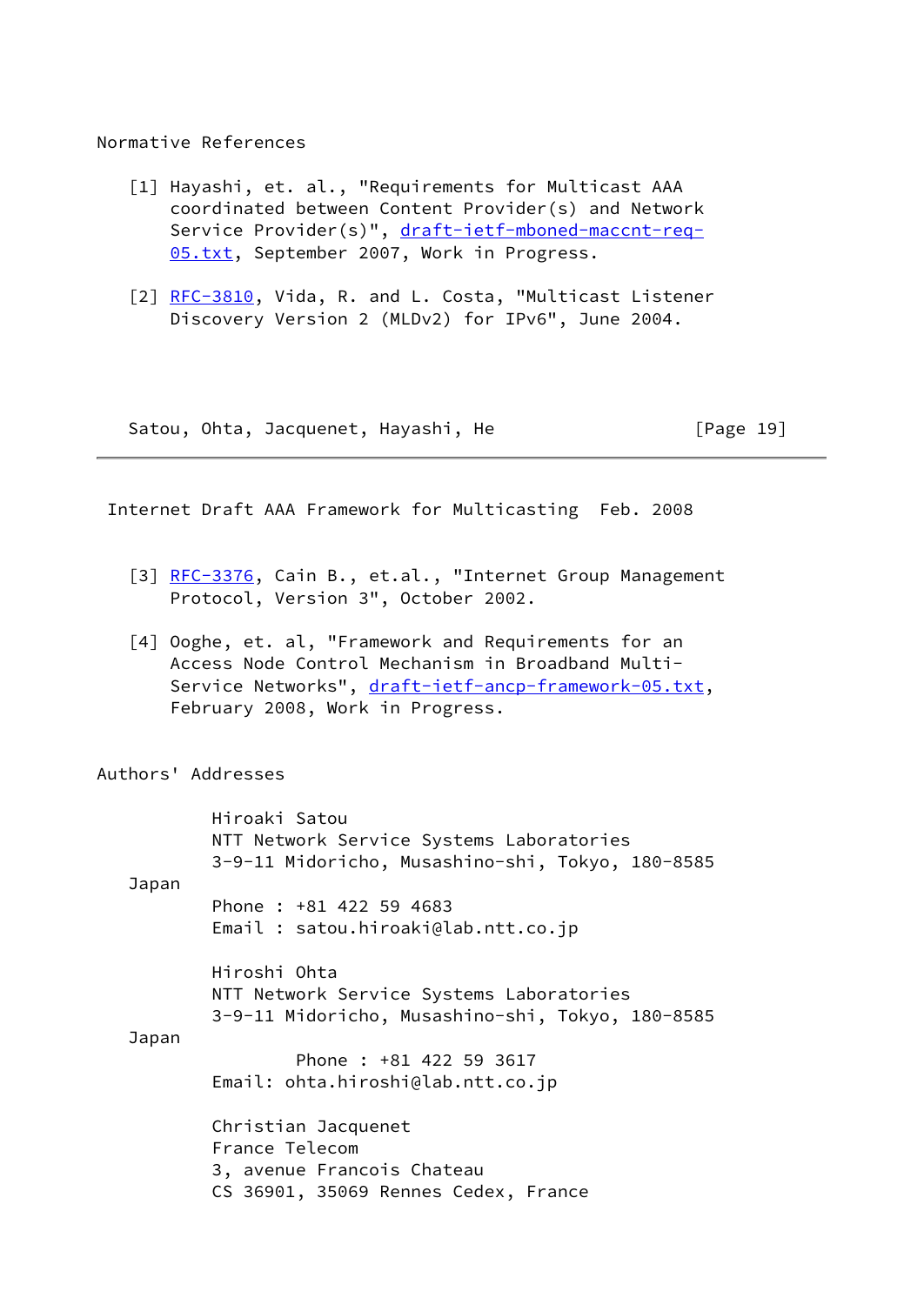| Japan    | Phone: +33 2 99 87 63 31<br>Email: christian.jacquenet@francetelecom.com                                                               |
|----------|----------------------------------------------------------------------------------------------------------------------------------------|
|          | Tsunemasa Hayashi<br>NTT Network Innovation Laboratories<br>1-1 Hikari-no-oka, Yokosuka-shi, Kanagawa, 239-0847                        |
|          | Phone: +81 46 859 8790<br>Email: tsunemasa@gmail.com                                                                                   |
|          | Haixiang He<br>Nortel<br>600 Technology Park Drive<br>Billerica, MA 01801, USA<br>Phone: +1 978 288 7482<br>Email: haixiang@nortel.com |
| Comments |                                                                                                                                        |

Satou, Ohta, Jacquenet, Hayashi, He [Page 20]

Internet Draft AAA Framework for Multicasting Feb. 2008

 Comments are solicited and should be addressed to the mboned working group's mailing list at mboned@lists.uoregon.edu\_and/or the authors.

Satou, Ohta, Jacquenet, Hayashi, He [Page 21]

Internet Draft AAA Framework for Multicasting Feb. 2008

Full Copyright Statement

Copyright (C) The IETF Trust (2008).

 This document is subject to the rights, licenses and restrictions contained in [BCP 78](https://datatracker.ietf.org/doc/pdf/bcp78), and except as set forth therein, the authors retain all their rights.

 This document and the information contained herein are provided on an "AS IS" basis and THE CONTRIBUTOR, THE